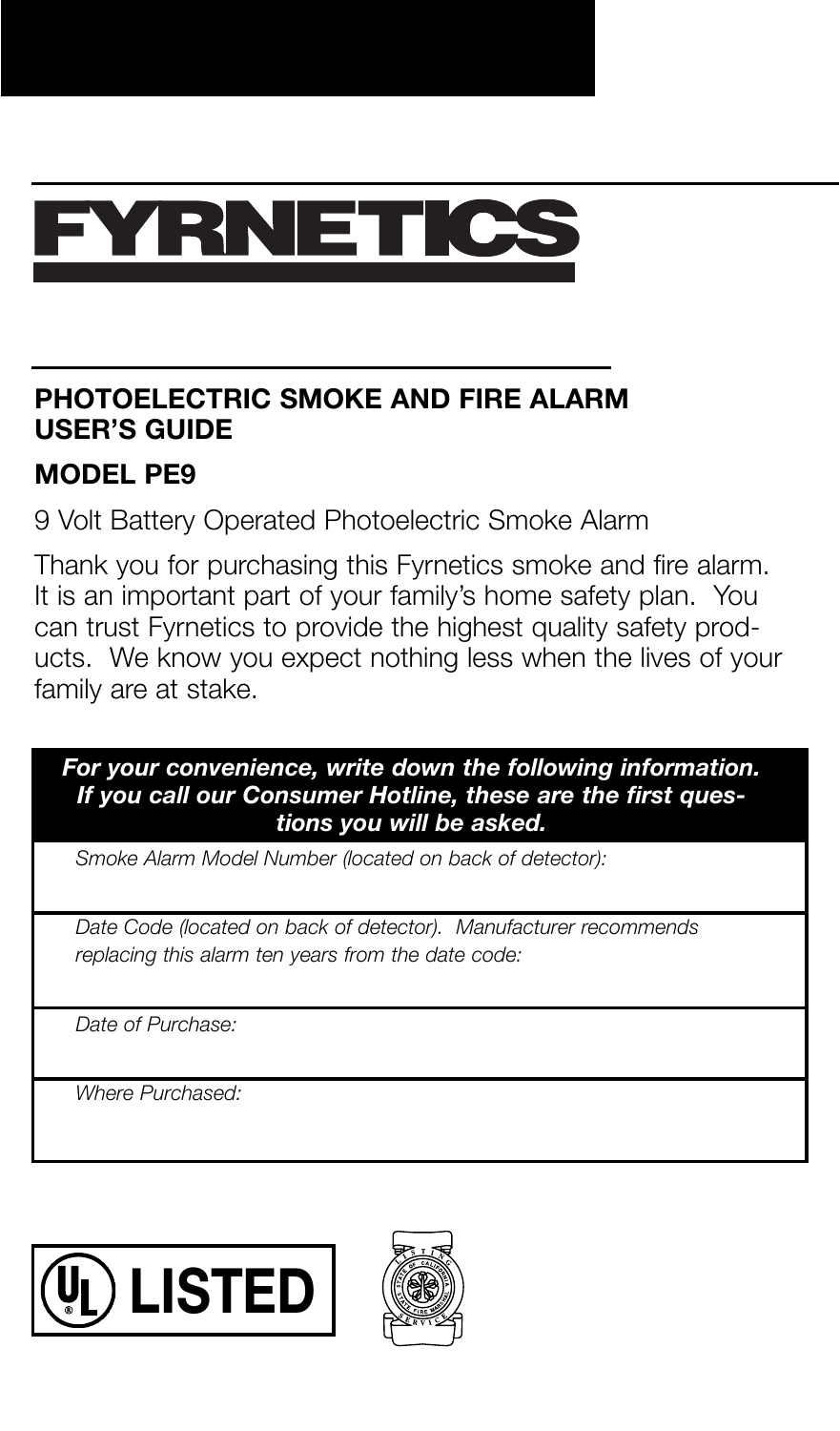**WARNING! BATTERY DOOR WILL NOT CLOSE UNLESS BATTERY IS PRESENT. REMOVAL OF BATTERY WILL RENDER THE SMOKE ALARM INOPERATIVE.**

**IMPORTANT! READ ALL INSTRUCTIONS BEFORE INSTALLATION AND KEEP THIS MANUAL NEAR THE ALARM FOR FUTURE REFERENCE.**

### **CONTENTS OF THIS MANUAL**

- 1 -- RECOMMENDED LOCATIONS FOR SMOKE ALARMS
- 2 -- LOCATIONS TO AVOID
- 3 -- INSTALLATION INSTRUCTIONS
- 4 -- OPERATION AND TESTING
- 5 -- NUISANCE ALARMS
- 6 -- MAINTENANCE
- 7 -- LIMITATIONS OF SMOKE ALARMS
- 8 -- GOOD SAFETY HABITS
- 9 -- NFPA PROTECTION STANDARD 72, SECTION 2-2.1
- 10 -- SERVICE AND WARRANTY

Do not try to repair the smoke alarm yourself. Refer to the instructions in Section 11 for service.

# **1. RECOMMENDED LOCATIONS FOR ALARMS**

- Locate the first alarm in the immediate area of the bedrooms. Try to protect the exit path as the bedrooms are usually farthest from the exit. If more than one sleeping area exists, locate additional alarms in each sleeping area.
- Locate additional alarms to protect any stairway as stairways act like chimneys for smoke and heat.
- Locate at least one alarm on every floor level.
- Locate an alarm in every bedroom where a smoker sleeps.
- Locate an alarm in every room where electrical appliances are operated (i.e. portable heaters or humidifiers).
- Locate an alarm in every room where someone sleeps with the door closed. The closed door may prevent the alarm from waking the sleeper.
- Smoke, heat, and combustion products rise to the ceiling and spread horizontally. Mounting the smoke alarm on the ceiling in the center of the room places it closest to all points in the room. Ceiling mounting is preferred in ordinary residential construction.
- For mobile home installation, select locations carefully to avoid thermal barriers that may form at the ceiling. For more details, see MOBILE HOME INSTALLATION below.
- When mounting an alarm on the ceiling, locate it at a minimum of 4" (10 cm) from the side wall and 2 feet (60.96 cm) from any inside corner (see Diagram A).
- When mounting the alarm on the wall, it is best to use an inside wall with the top edge of the alarm at a minimum of 4" (10 cm) and a maximum of 12" (30.5 cm) below the ceiling, and at least 2 feet (61 cm) from any inside corner (see Diagram A).

• Put smoke alarms at both ends of a bedroom hallway or large room if the hallway or room is more than 30 feet (9.1 m) long.



## **MOBILE HOME INSTALLATION**

Mobile homes built in the past five to seven years have been designed to be energy efficient. Install smoke alarms as recommended above (refer to RECOMMENDED LOCATIONS and Diagram A).

In mobile homes that are not well insulated compared to present standards, extreme heat or cold can be transferred from the outside to the inside through poorly insulated walls and roof. This may create a thermal barrier which can prevent the smoke from reaching an alarm mounted on the ceiling. In such units, install the smoke alarm on an inside wall with the top edge of the alarm at a minimum of 4" (10 cm) and a maximum of 12" (30.5 cm) below the ceiling (see Diagram A).

If you are not sure about the insulation in your mobile home, or if you notice that the outer walls and ceiling are either hot or cold, install the alarm on an inside wall. For minimum protection, install at least one alarm close to the bedrooms. For additional protection, see SINGLE FLOOR PLAN in Diagram B.

#### **WARNING: TEST YOUR SMOKE ALARM OPERATION AFTER R.V. OR MOBILE HOME VEHICLE HAS BEEN IN STORAGE, BEFORE EACH TRIP AND AT LEAST ONCE A WEEK DURING USE.**

# **2. LOCATIONS TO AVOID**

Alarms *must not* be located within 3 feet of the following:

- Supply and return registers used for forced air heating and air conditioning.
- Ceiling fans and other high air flow areas.
- Bathrooms which contain a tub or shower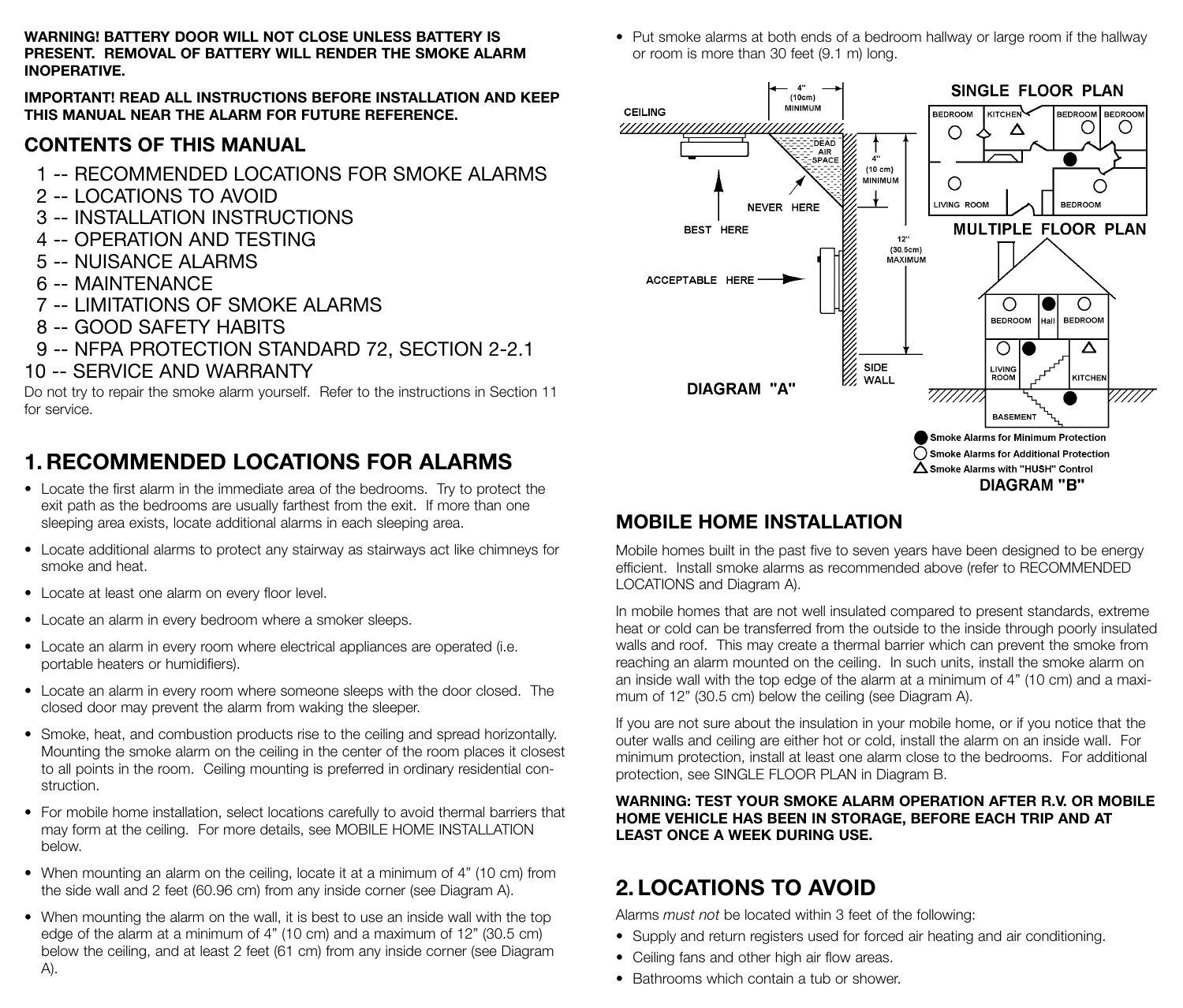In general, alarms should not be located:

- In the garage. Products of combustion are present when you start your automobile.
- In an area where the temperature may fall below 40ºF or rise above 100ºF.
- In dusty areas. Dust particles may cause nuisance alarms or failure to alarm.
- In very humid areas or near a bathroom. Moisture or steam can cause nuisance alarms.
- Near fluorescent lights. Electronic "noise" may cause nuisance alarms.

# **3. INSTALLATION INSTRUCTIONS**

### **CAUTION: THIS UNIT IS SEALED. THE COVER IS NOT REMOVABLE!**

- 1. Remove the mounting plate from the back of the alarm by holding the mounting plate and twisting the alarm in the direction indicated by the "OFF" arrow on the alarm cover.
- 2. To insure aesthetic alignment of the alarm with the hallway or wall, the "A" line on the mounting plate must be parallel with the hallway when ceiling mounting or horizontal when wall mounting.
- 3. After selecting the proper smoke alarm location as described in Section 1, attach the mounting plate to the ceiling as shown in Figure 1. For wall mounting see Figure 2. Place mounting plate on the wall. Be sure the "UP FOR WALL MOUNTING " text and arrow are facing up. Use the screws and anchors provided to secure the mounting plate.
- 4. Battery installation instructions are provided on the inside of the battery door. To ensure proper installation of the smoke alarm battery, follow the instructions.
- 5. When installing the battery, press the battery reminder finger down into the battery compartment and install the battery (see Figure 3).



#### **CAUTION! IF THE BATTERY REMINDER FINGER IS NOT HELD DOWN IN THE BATTERY COMPARTMENT BY THE BATTERY, THE BATTERY DOOR WILL NOT CLOSE AND THE UNIT WILL NOT ATTACH TO THE MOUNTING BRACKET.**

- 6. Alignment marks are provided on the edge of the trim plate and the alarm. After installing the mounting plate, place the alarm on the mounting plate with the alignment marks lined up. Twist the alarm in the direction indicated by the "ON" arrow on the alarm cover (see Figure 4) until it locks in place.
- 7. USING TAMPER RESIST LOCKING PIN: To make your smoke alarm somewhat tamper resistant, a locking pin has been provided in the bag with the screws and anchors. Using this pin will deter children and others from removing the alarm from the mounting plate. To use the pin, insert it into the hole in the side of the alarm after the alarm has been installed on the mounting plate (see Figure 5).



#### **NOTE: THE TAMPER RESIST PIN WILL HAVE TO BE REMOVED IN ORDER TO CHANGE THE BATTERY. USE A LONG NOSE PLIERS TO PULL THE PIN OUT OF THE HOLE. IT IS NOW POSSIBLE TO REMOVE THE ALARM FROM THE MOUNTING PLATE.**

8. After installation, test your alarm by depressing and holding down the test button for several seconds, or by blowing smoke into the alarm. This should sound the alarm.

**CAUTION! EARLY WARNING FIRE DETECTION IS BEST ACHIEVED BY THE INSTALLATION OF FIRE DETECTION EQUIPMENT IN ALL ROOMS AND AREAS OF THE HOUSEHOLD AS FOLLOWS: A SMOKE ALARM INSTALLED IN EACH SEPARATE SLEEPING AREA (IN THE VICINITY OF - BUT OUTSIDE OF THE BEDROOM) AND HEAT OR SMOKE ALARMS IN THE LIVING ROOM, DINING ROOM, KITCHEN, HALLWAYS, ATTIC, FURNACE ROOM, CLOSETS, UTILITY STORAGE ROOM, BASEMENT AND ATTACHED GARAGE.**

# **4. OPERATION AND TESTING**

OPERATION: The smoke alarm is operating once a fresh battery is installed and testing is complete. When products of combustion are sensed, the unit sounds a loud 85db pulsating alarm until the air is cleared.

FLASHING LED LIGHT: This smoke alarm is equipped with a flashing red indicator light. The light is located under the test button and will flash every 30 - 40 seconds to indicate that the smoke alarm is receiving power

SMOKE SENSING CHAMBER OPERATION: This alarm will "chirp" if any of the components in the smoke sensing chamber fail. This chirp will occur *between* the flashes of the red LED indicator light. (If the chirp occurs *at the same time* as the red LED flash, see Section 6 for low battery information.)

TESTING: Test by pushing the test button on the cover and holding it down for a minimum of 5 seconds. This will sound the alarm if the electronic circuitry, horn, and battery are working. If no alarm sounds, the unit has defective batteries or other failure. You can also test the alarm by blowing smoke into it.

TEST THE ALARM WEEKLY TO ENSURE PROPER OPERATION. Erratic or low sound coming from your alarm may indicate a defective alarm, and it should be returned for service (see Section 11).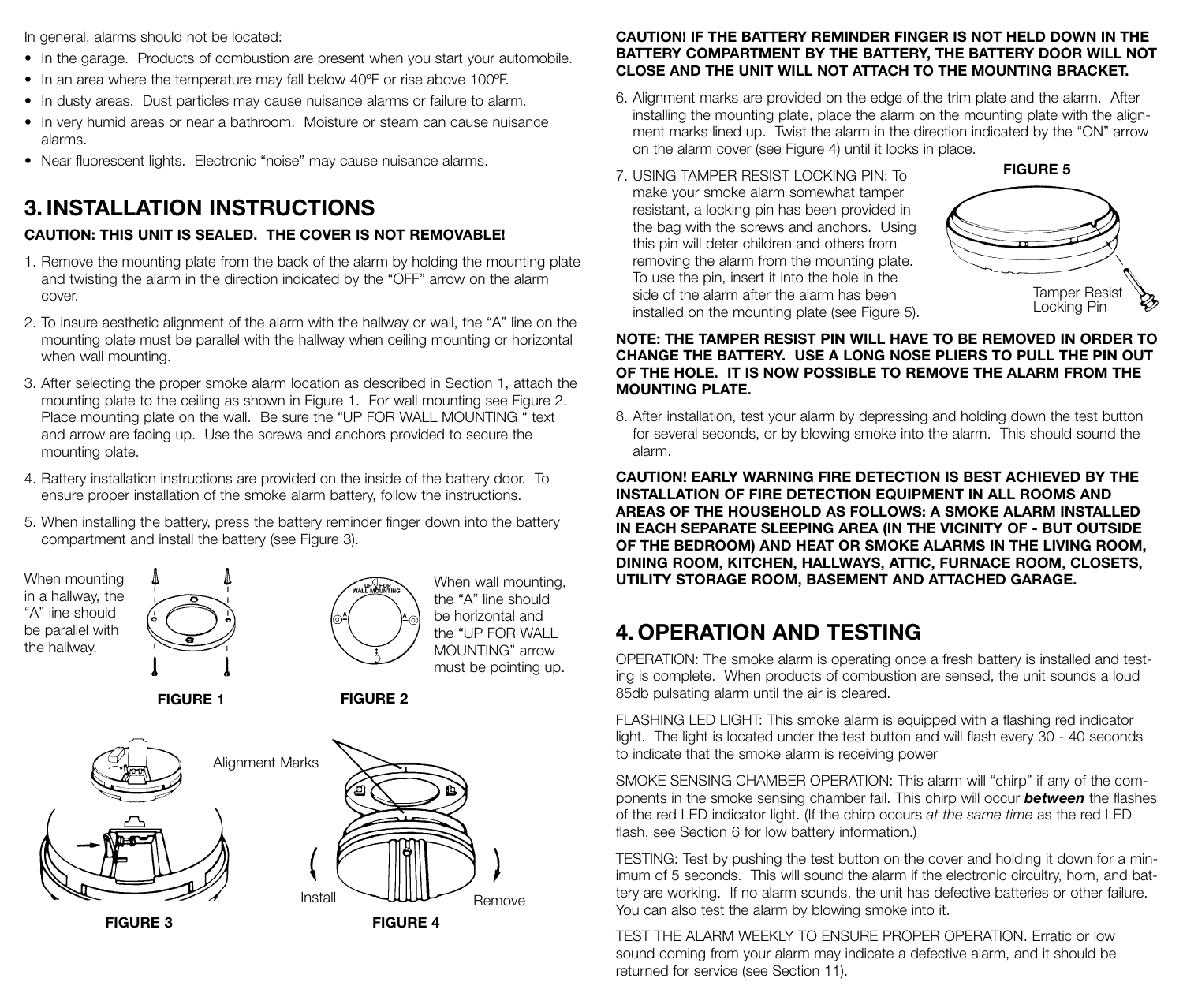# **5. NUISANCE ALARMS**

Smoke alarms are designed to minimize nuisance alarms. Cigarette smoke will not normally set off the alarm, unless the smoke is blown directly into the alarm. Combustion particles from cooking may set off the alarm if the alarm is located close to the cooking area. Large quantities of combustible particles are generated from spills or when broiling. Using the fan on a range hood which vents to the outside (non-recirculating type) will also help remove these combustible products from the kitchen.

If the alarm does sound, check for fires first. If a fire is discovered, get out and call the fire department. If no fire is present, check to see if one of the reasons listed in Section 2 may have caused the alarm.

# **6. MAINTENANCE BATTERY REPLACEMENT**

If tamper resist pin has been used, refer to TAMPER RESIST LOCKING PIN in Section 3 for removal instructions.

To replace the battery, remove the alarm from the mounting plate by rotating the alarm in the direction of the "OFF" arrow on the cover (see Section 3, Figure 1).

The Model PE9 Smoke Alarm is powered by a 9V carbon zinc battery (alkaline and lithium batteries may also be used). A fresh battery should last for one year under normal operating conditions. This alarm has a low battery monitor circuit which will cause the alarm to "chirp" approximately every 30 - 40 seconds for a minimum of seven (7) days, accompanied by the red LED flash, when the battery gets low. Replace the battery when this condition occurs.

#### **USE ONLY THE FOLLOWING 9 VOLT BATTERIES FOR SMOKE ALARM REPLACEMENT.**

| Carbon Zinc Type: | EVEREADY 216 OR 1222:<br>GOLD PEAK 1604P OR 1604S |
|-------------------|---------------------------------------------------|
| Alkaline Type:    | EVEREADY 522: DURACELL MN1604<br>GOLD PEAK 1604A  |
| Lithium Type:     | <b>ULTRALIFE U9VL</b>                             |

#### **NOTE: REGULAR TESTING IS RECOMMENDED.**

#### **WARNING!! USE ONLY THE BATTERIES SPECIFIED. USE OF DIFFERENT BATTERIES MAY HAVE A DETRIMENTAL EFFECT ON THE SMOKE ALARM.**

### **CLEANING YOUR ALARM**

To clean your alarm, remove it from the mounting bracket as outlined in the beginning of this section. You can clean your alarm by using compressed air or your vacuum cleaner hose to blow or suck air through the openings around the perimeter of the alarm. The outside of the alarm can be wiped with a damp cloth.

After cleaning, reinstall your alarm. Test your alarm by using the test button.

# **7. LIMITATIONS OF SMOKE ALARMS**

#### **WARNING: PLEASE READ CAREFULLY AND THOROUGHLY**

Smoke alarms are devices that can provide early warning of possible fires at a reasonable cost; however, alarms have sensing limitations. Ionization type alarms offer a broad range of fire sensing capabilities but are better at detecting fast flaming fires than slow smoldering fires. Photoelectric alarms sense smoldering fires better than flaming fires. Home fires develop in different ways and are often unpredictable. Neither type of alarm (photoelectric or ionization) is always best, and a given alarm may not always provide warning of a fire.

- A battery powered alarm must have a battery of the specified type, in good condition and installed properly.
- A.C. powered alarms will not operate if the A.C. power has been cut off, such as by an electrical fire or an open fuse.
- Smoke alarms must be tested regularly to make sure the batteries and the alarm circuits are in good operating condition.
- Smoke alarms cannot provide an alarm if smoke does not reach the alarm. Therefore, smoke alarms may not sense fires starting in chimneys, walls, on roofs, on the other side of a closed door or on a different floor.
- If the alarm is located outside the bedroom or on a different floor, it may not wake up a sound sleeper.
- The use of alcohol or drugs may also impair one's ability to hear the smoke alarm. For maximum protection, a smoke alarm should be installed in each sleeping area on every level of a home.
- Although smoke alarms can help save lives by providing an early warning of a fire, they are not a substitute for an insurance policy. Home owners and renters should have adequate insurance to protect their lives and property.

# **8. GOOD SAFETY HABITS DEVELOP AND PRACTICE A PLAN OF ESCAPE**

- Make a floor plan indicating all doors and windows and at least two (2) escape routes from each room. Second story windows may need a rope or chain ladder.
- Have a family meeting and discuss your escape plan, showing everyone what to do in case of fire.
- Determine a place outside your home where you all can meet if a fire occurs.
- Familiarize everyone with the sound of the smoke alarm and train them to leave your home when they hear it.
- Practice a fire drill at least every six months. Practice allows you to test your plan before an emergency. You may not be able to reach your children. It is important they know what to do.

### **WHAT TO DO WHEN THE ALARM SOUNDS**

• Leave immediately by your escape plan. Every second counts, so don't waste time getting dressed or picking up valuables.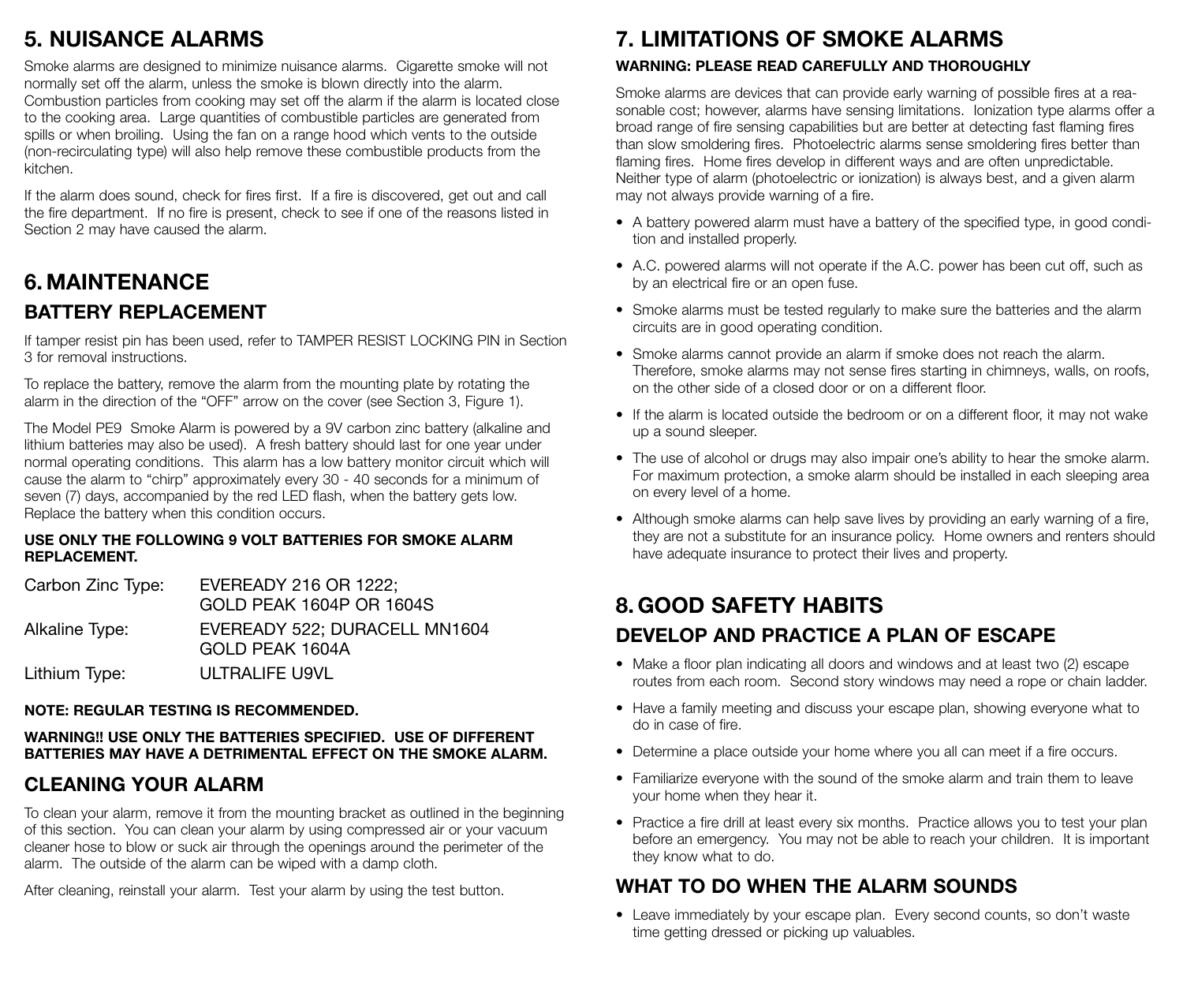- In leaving, don't open any inside door without first feeling its surface. If hot, or if you see smoke seeping through cracks, don't open that door! Instead, use your alternate exit. If the inside of the door is cool, place your shoulder against it, open it slightly and be ready to slam it shut if heat and smoke rush in.
- Stay close to the floor if the air is smoky. Breathe shallowly through a cloth, wet if possible.
- Once outside, go to your selected meeting place and make sure everyone is there.
- Call the fire department from your neighbor's home not from yours!
- Don't return to your home until the fire officials say that it is all right to do so.

There are situations where a smoke alarm may not be effective to protect against fire as stated in the NFPA Standard 72. For instance:

- a) smoking in bed
- b) leaving children home alone
- c) cleaning with flammable liquids, such as gasoline

**Further information on fire safety can be obtained in a pamphlet titled "IN A FIRE SECONDS COUNT" published by the NFPA, Batterymarch Park, Quincy, MA 02269**

### **9. NFPA REQUIRED PROTECTION**

The National Fire Protection Association's Standard 72 reads as follows:

2-2.1.1.1 Smoke alarms shall be installed outside each separate sleeping area in the immediate vicinity of the bedrooms and on each additional story of the family living unit, including basements and excluding crawl spaces and unfinished attics. In new construction, a smoke alarm shall be installed in each sleeping room.

A-2.5.2.1 Smoke Detection - Are More Smoke Detectors Desirable? The required number of smoke alarms might not provide reliable early warning protection for those areas separated by a door from the areas protected by the required smoke alarms. For this reason, it is recommended that the householder consider the use of additional smoke alarms for those areas for increased protection. The additional areas include the basement, bedrooms, dining room, furnace room, utility room, and hallways not protected by the required smoke alarms. The installation of the smoke alarms in the kitchen, attic (finished or unfinished), or garage is normally not recommended, as these locations occasionally experience conditions that can result in improper operation.

This equipment should be installed in accordance with the National Fire Protection Association's Standard 72 (NFPA, Batterymarch Park, Quincy, MA 02269).

NOTIFY YOUR LOCAL FIRE DEPARTMENT AND INSURANCE COMPANY OF YOUR SMOKE ALARM INSTALLATION.

# **10. SERVICE AND WARRANTY**

If after reviewing this manual you feel that your smoke alarm is defective in any way, do not tamper with the unit. Return it for servicing to: Fyrnetics, Inc., 1055 Stevenson Ct./Ste 102W, Roselle, IL 60172. (See Warranty for in-warranty returns)